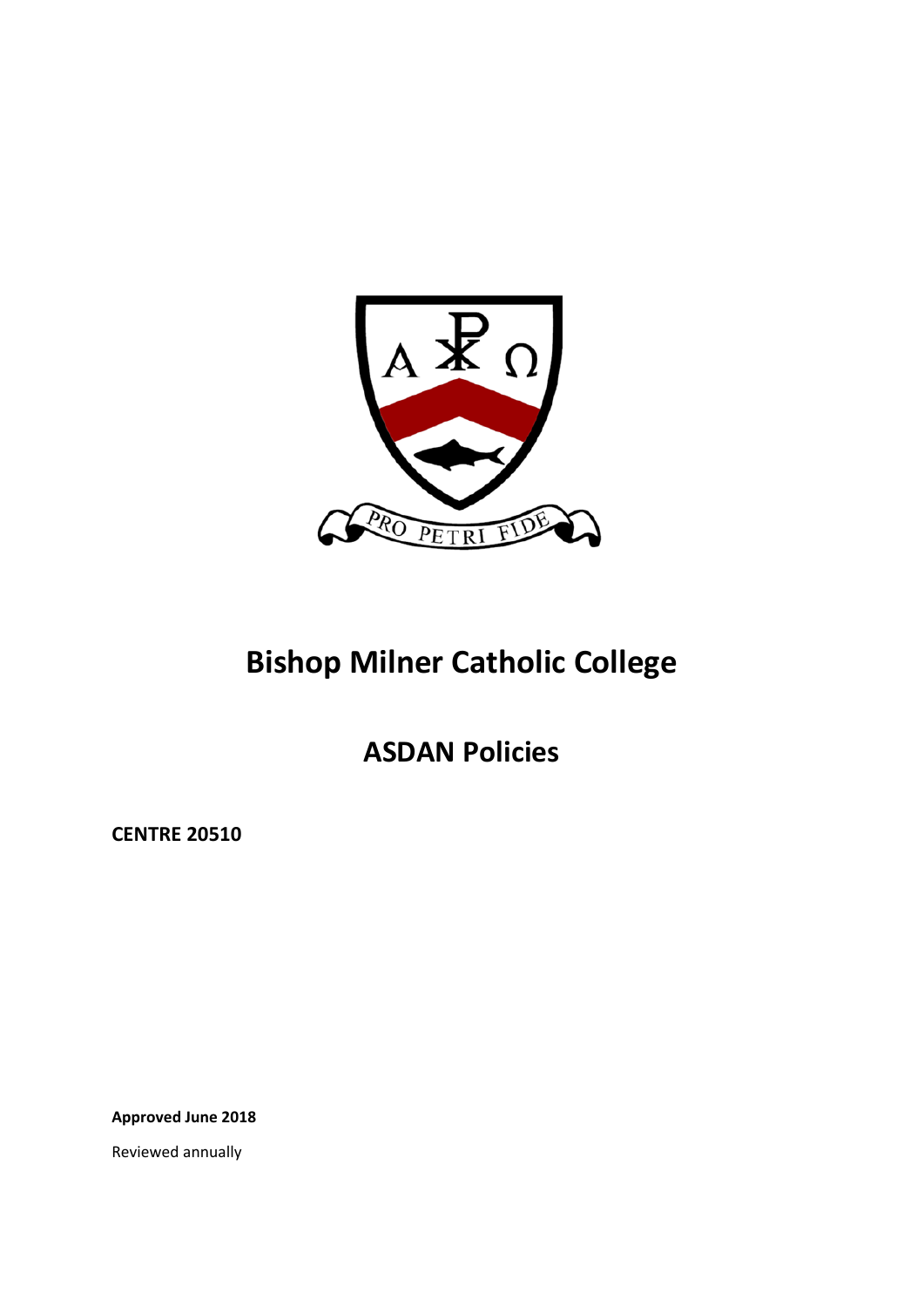### **Access to Fair Assessment Policy**

#### **Statement of Assessment**

- We aim to provide a variety of qualifications which provide all students with the opportunity to achieve their full potential by the most appropriate and direct route.
- Our Assessment Policy is based on the concepts of equality, diversity, clarity, consistency and openness.
- We will endeavour to ensure that the assessment processes are implemented in a way which is fair and non-discriminatory.

#### **Access**

Students are made aware of the existence of this policy and have open access to it. It can be found on the Sharepoint for students.

All tutors are made aware of the contents and purpose of this policy.

This policy is reviewed annually and may be revised in response to feedback from students, tutors and external organisations.

#### **What students can expect from us**

- We aim to ensure that all assessment of work is carried out fairly and in keeping with the awarding body's requirements.
- All portfolio‐based work will be assessed fairly against the qualification standards and teachers involved will be fully trained.
- Internal assessments will be carried out fairly and according to awarding body instructions.
- Externally marked tests and exams will be according to the requirements of the awarding body.

#### **Students can also expect:**

- To be fully inducted onto a new course and given information that can be shared with parents and carers.
- Learning outcomes, performance criteria and other significant elements of learning and assessment to be made clear at the outset of the course and when assignments are set.
- To be given appropriate assessment opportunities during the course with feedback provided on the quality of the work.
- Submitted work to be marked within three weeks of submission by the student.
- Where equivalents and exemptions can be applied, we will ensure this is pursued with the relevant awarding body.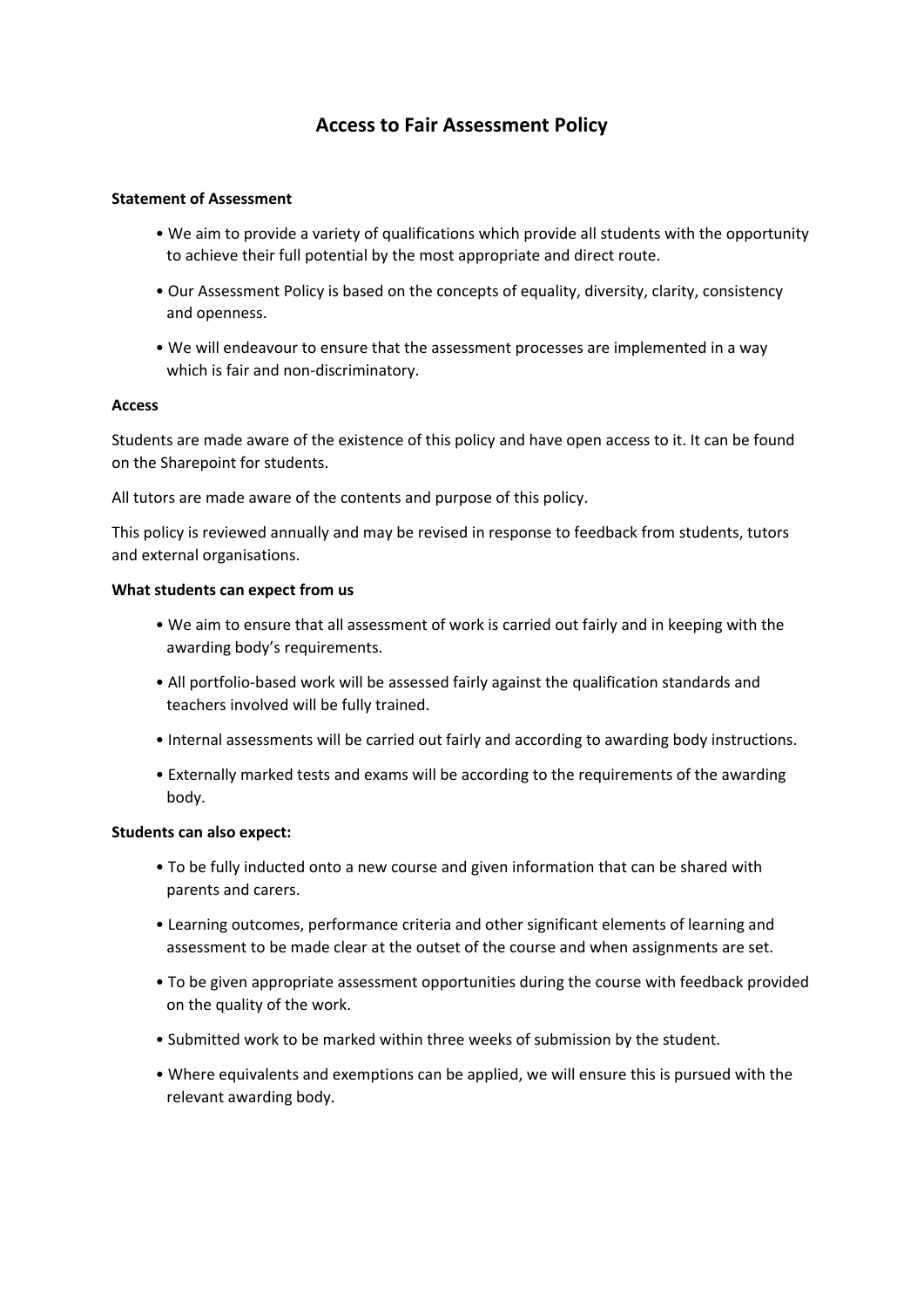#### **Cheating and Plagiarism**

A fair assessment of student's work can only be made if that work is entirely the student's own. Therefore students can expect an awarding body to be informed if:

- They are found guilty of copying, giving or sharing information or answers, unless part of a joint project
- They use an unauthorised aid during a test or examination
- They copy another student's answers during a test or examination
- They talk during a test or examination.

 All allegations of cheating and plagiarism will lead to a full investigation which will follow the guidance of the relevant awarding body.

If a student feels he/she has been wrongly accused of cheating or plagiarism, they should be referred to the Internal Appeals Procedures Policy.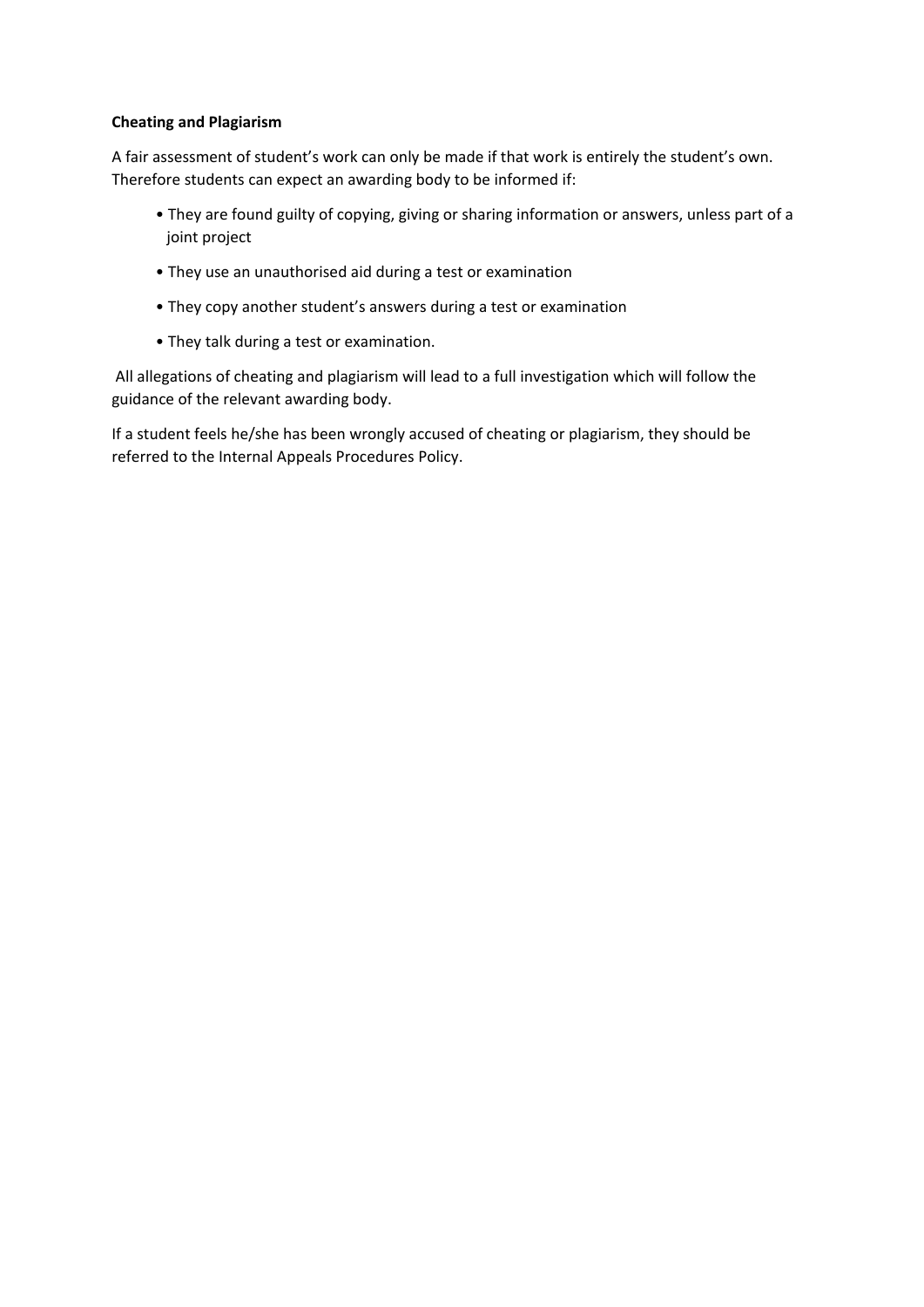## **Candidate Malpractice Policy**

#### **Staff Malpractice Policy**

#### **Introduction**

This policy sets out to define the procedures to be followed in the event of any dispute or allegation regarding staff malpractice in the assessment of internally marked qualifications and also regarding examinations invigilated by staff at the school and marked externally.

Examples of Staff Malpractice

- Attempted or actual malpractice activity will not be tolerated. The following are examples of malpractice by staff with regards to portfolio‐based qualifications. This list is not exhaustive:
- Tampering with candidates work prior to external moderation/verification
- Assisting candidates with the production of work outside of the awarding body guidance
- Fabricating assessment and/or internal verification records or authentication statements

The following are examples of malpractice by staff with regard to examinations

- Assisting candidates with exam questions outside of the awarding body guidance
- Allowing candidates to talk, use a mobile phone or go to the toilet unsupervised
- Tampering with scripts prior to external marking taking place.

#### **Staff Malpractice Procedure**

 Investigations into allegations will be coordinated by Vice Principal, who will ensure the initial investigation is carried out within ten working days. The person responsible for coordinating the investigation will depend on the qualification being investigated. The investigation will involve establishing the full facts and circumstances of any alleged malpractice. It should not be assumed that because an allegation has been made, it is true. Where appropriate, the staff member concerned and any potential witnesses will be interviewed and their version of events recorded on paper.

The member of staff will be:

- informed in writing of the allegation made against him or her
- informed what evidence there is to support the allegation
- informed of the possible consequences, should malpractice be proven
- given the opportunity to consider their response to the allegations
- given the opportunity to submit a written statement
- given the opportunity to seek advice (as necessary) and to provide a supplementary statement (if required)
- informed of the applicable appeals procedure, should a decision be made against him/her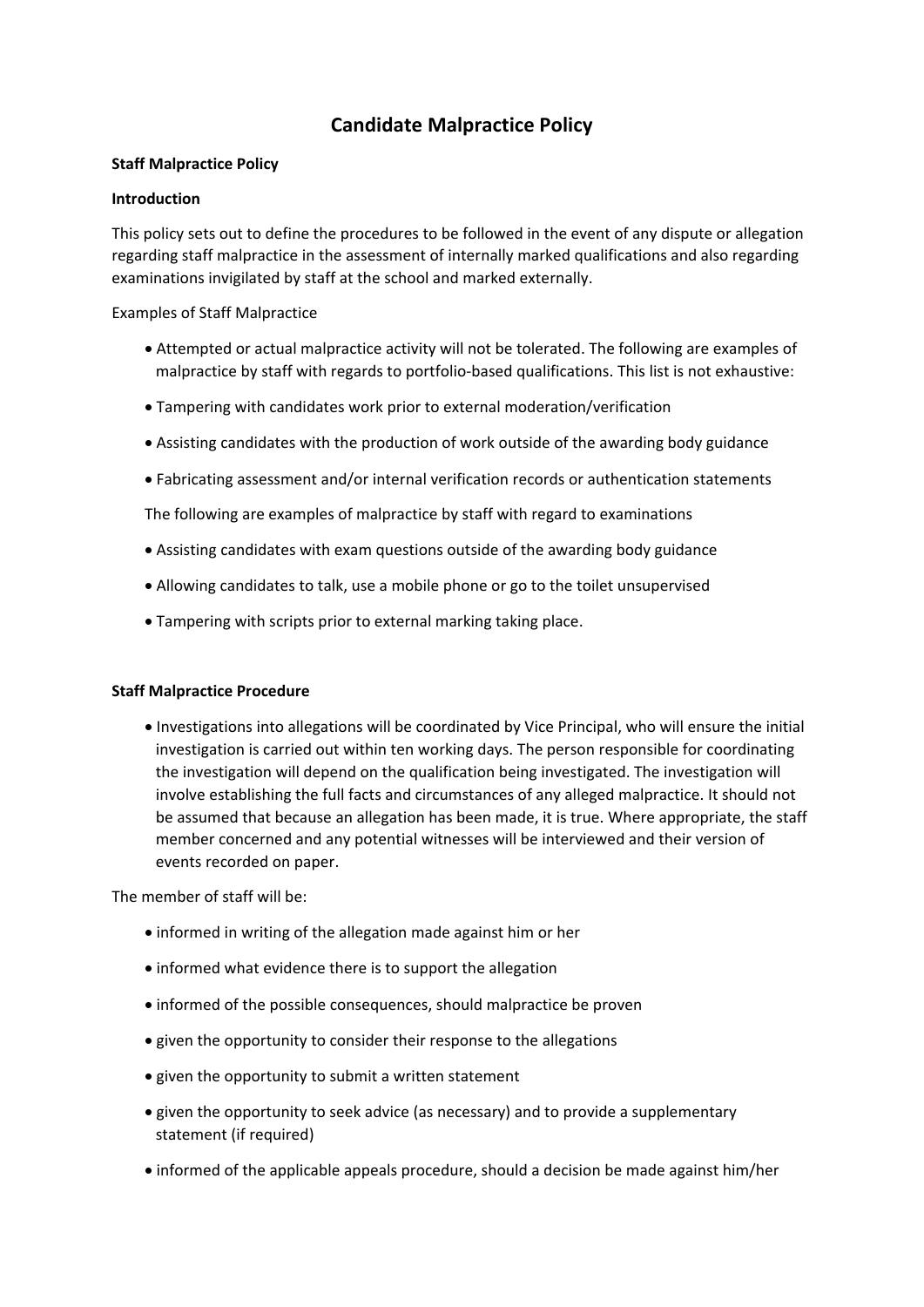- informed of the possibility that information relating to a serious case of malpractice will be shared with the relevant awarding body and may be shared with other awarding bodies, the regulators Ofqual, the police and/or professional bodies
- If work is submitted for moderation/verification or for marking which is not the candidate's own work, the awarding body may not be able to give that candidate a result.

#### **Staff Malpractice Sanctions**

Where a member of staff is found guilty of malpractice, Bishop Milner may impose the following sanctions:

1) **Written warning**: Issue the member of staff with a written warning stating that if the offence is repeated within a set period of time, further specified sanctions will be applied

2) **Training:** Require the member of staff, as a condition of future involvement in both internal and external assessments to undertake specific training or mentoring, within a particular period of time, including a review process at the end of the training

3) **Special conditions**: Impose special conditions on the future involvement in assessments by the member of staff

4) **Suspension:** Bar the member of staff in all involvement in the administration of assessments for a set period of time

5) **Dismissal**: Should the degree of malpractice be deemed gross professional misconduct, the member of staff could face dismissal from his/her post

#### **Appeals**

 The member of staff may appeal against sanctions imposed on them. Appeals will be conducted in line with the organisations Appeals Policy.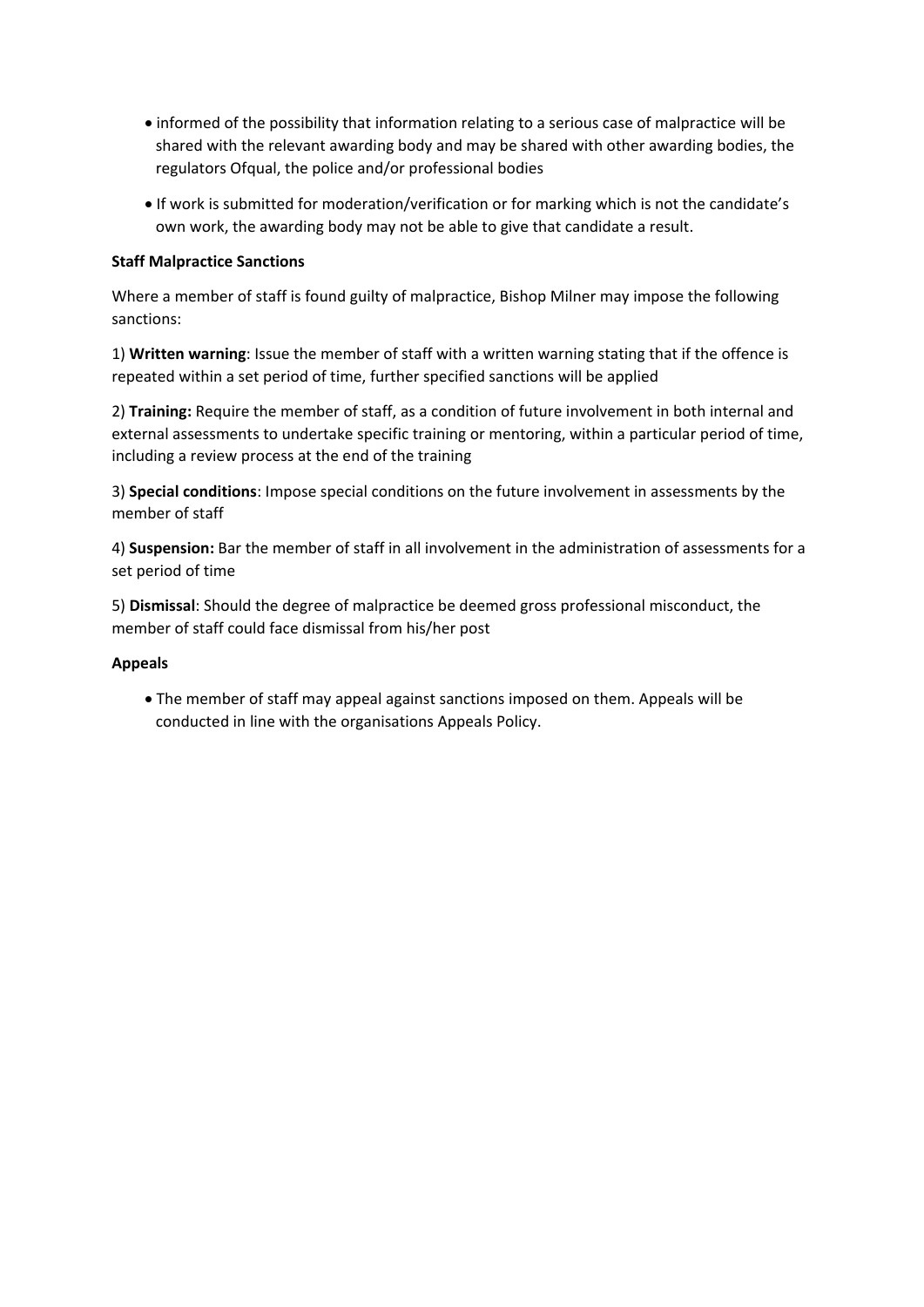## **Student Appeals Policy**

#### **Introduction**

This policy addresses the situation where students may wish to appeal against a grade he/she has received for a qualification.

#### **Access**

Students are made aware of the existence of this policy and have open access to it. It can be found in the ASDAN Portfolio. All tutors are made aware of this policy and how to access it in order that students can be supported. This policy is reviewed annually and may be amended in response to feedback from students, staff, parents and external organisations.

#### **Policy Statement**

All students at Bishop Milner have the right to make an appeal about any of the marks received for the qualifications they are undertaking. If any student wishes to appeal a decision, they should follow the following procedure.

- 1. If possible, speak to the member of staff responsible for teaching the qualification in the first instance about the reason they wish to appeal.
- 2. The member of staff has a responsibility to explain to the candidate why he/she received the grade/mark.
- 3. If the student is not satisfied with the explanation, the piece of work will be re-marked by another member of staff also involved with that qualification.
- 4. The student will be informed of the outcome of the re-marking by letter.
- 5. If the student wants to continue the appeal, he/she needs to contact the exams officer, who will provide the student with information about the appeals procedure for the relevant awarding body and explain what is involved. The exams officer will assist with the completion of any forms and will correspond with the awarding body on behalf of the student.
- 6. Please note: a student must have the support of the centre to be able to appeal against a result.

## **Equal Opportunities and Diversity Policy**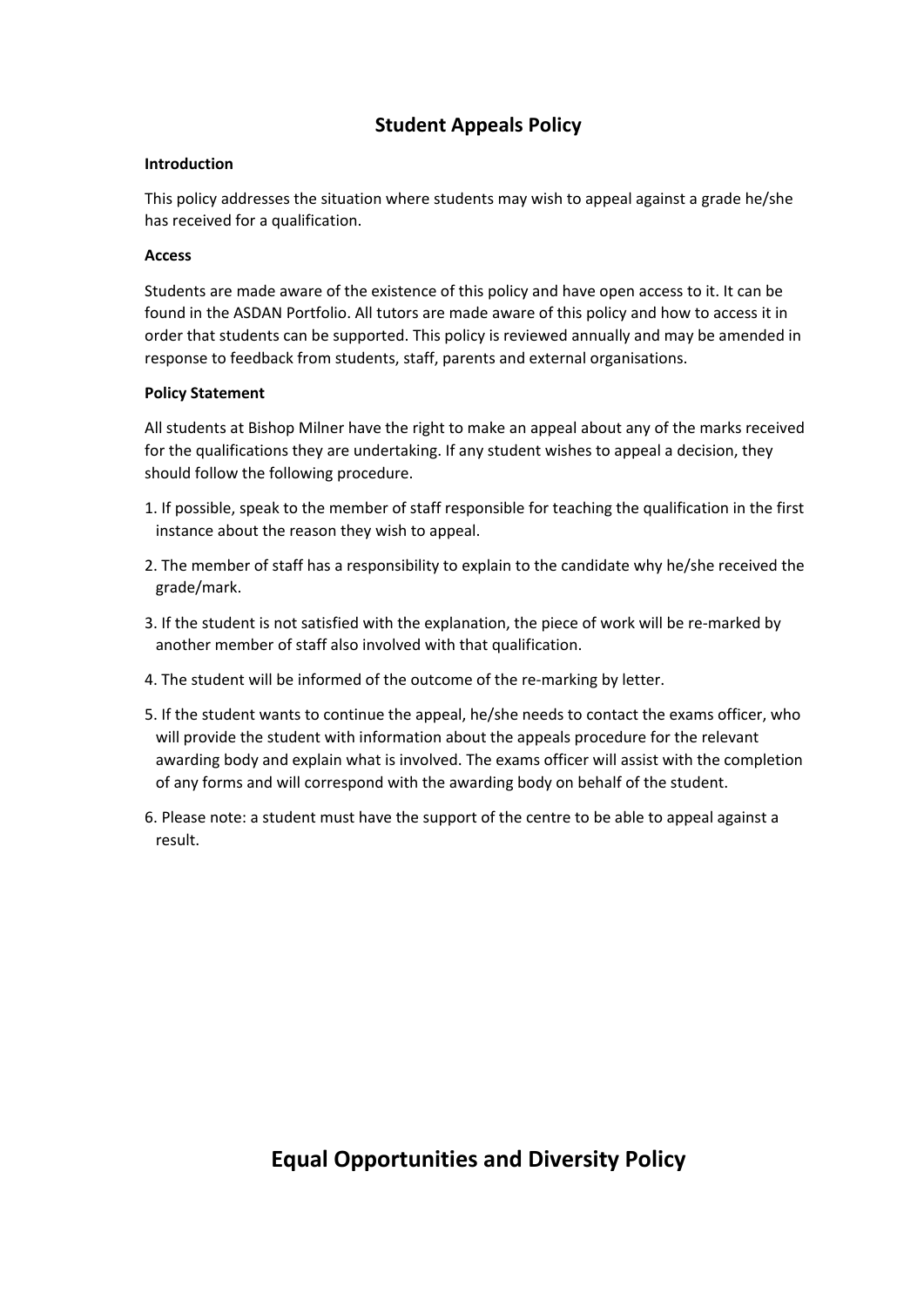#### **Introduction**

This policy describes the way in which Bishop Milner Catholic College will meet the requirements of the Equality Act 2010. This Act replaced all previous equality legislation such as the Race Relations Act, the Disability Discrimination Act and the Sex Discrimination Act. The policy will be applied to all staff and students, as well as any volunteers working in the school.

#### **Access**

Employees, students and volunteers are made aware of the existence of this policy and where it can be accessed. This policy is reviewed annually.

#### **Policy Statement**

Bishop Milner Catholic College will adhere to the requirements of the Equality Act 2010 by not discriminating against students, staff, volunteers or anyone involved in external agencies the organisation may be working with on the grounds of:

sex, race, disability, religion or belief or sexual orientation.

In addition, there will be no discrimination against:

- pregnant females or new mothers
- staff, students or volunteers undergoing gender re-assignment
- students due to the behaviour of their parents and/or siblings

When recruiting staff, health related questions will not be asked until after a job offer is made, and then, only if it is necessary for the role.

It is expected that every person in the organisation will make a positive contribution to this policy, namely:

- All staff whether paid or voluntary
- All visitors to Bishop Milner Catholic College
- All students at Bishop Milner Catholic College

In addition, Bishop Milner Catholic College will:

- ensure that the services it provides are accessible to all and endeavour to positively encourage and benefit people from disadvantaged groups
- supply specialist aids and facilities to enable disabled people
- monitor any issues that arise within the organisation and take appropriate action, fully supporting any person in the organisation who is faced with prejudice or discrimination
- undertake an annual evaluation process to ensure that the policy is clear, in keeping with current legislation and being adhered to
- treat seriously any breaches of the policy, regarding them as misconduct which may lead to disciplinary proceedings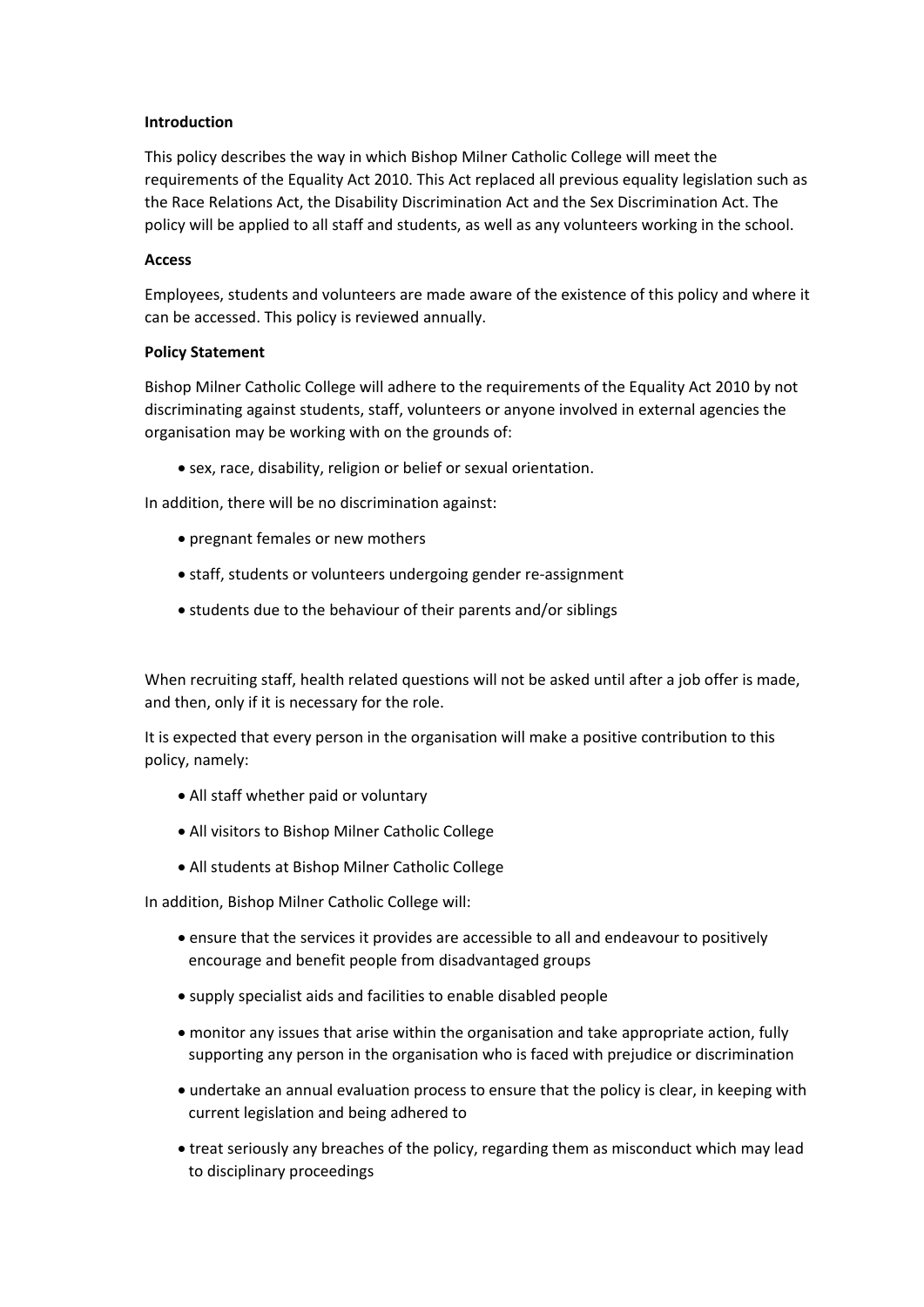#### **Complaint Procedure**

Any complaints by a service user should be listened to and taken seriously. A complaint can be about any part of the service offered.

- 1. At the initial complaint the person receiving it should do their best to solve the problem. They should listen carefully to the complaint and be open and, if necessary apologetic. They should not argue with the complainant and treat the complainant with respect. They should ask the complainant the details of the complaint and write these down. If they feel they can't deal with the complaint or don't know what to do they should ask a more senior member of the team. If the complaint is resolved a record should be kept and the manager/person in charge informed.
- 2. If the complaint cannot be sorted out to the satisfaction of the complainant then it should be referred to the manager or person in charge of the group. If the complaint is resolved a record should be kept of this. At either of these stages the complainant should be offered an official complaints form.
- 3. If the manager cannot solve the complaint to the satisfaction of the complainant then they should be asked to fill in a complaints form (with help if necessary). If they don't want to do this, then the manager should make a record of the actions taken and the complaint and ask the complainant to sign to say they don't wish to fill in an official complaints form. The director responsible for the division/section should be informed but no further action taken.
- 4. If an official complaints form is filled in this should be given to the director responsible for the division/section as soon as possible. The director should discuss the complaint with the manager and the complainant and try to resolve the complaint within 14 days. All discussions should be recorded. The complainant should be encouraged to bring someone to support them if they wish. Options for sorting the complaint should be offered. Written results of these discussions should be given within 14 days. All information about the complaint should be reported at the next board meeting.
- 5. If the complainant is still not happy with the result of the complaint then it should be taken to the next board meeting, to be discussed by the committee. The committee can ask to speak to all parties if they wish. The decision of the board is final and should be given in writing within 14 days of the board meeting. If the issue is a safeguarding issue then safeguarding procedures should be followed.